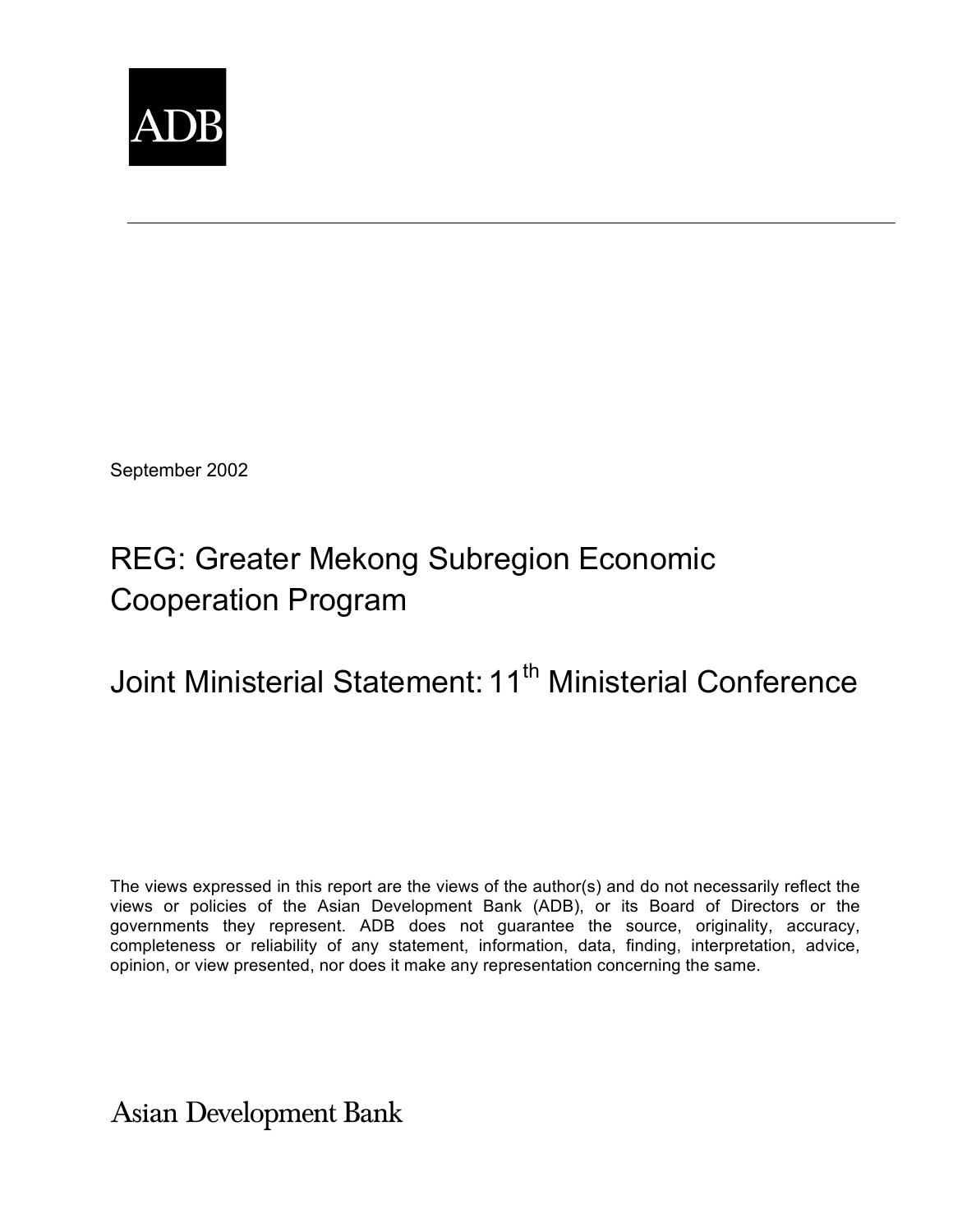#### **Eleventh Ministerial Conference on Economic Cooperation in the Greater Mekong Subregion Phnom Penh, Cambodia, 23-25 September 2002**

## **Ministerial Statement: Partnerships for Development: Advancing the GMS Program**

## **Preamble and Opening Remarks**

The 11<sup>th</sup> Ministerial Conference, held in Phnom Penh, Cambodia from 23-25 September 2002, marked the  $10<sup>th</sup>$  anniversary of the Program of Economic Cooperation in the Greater Mekong Subregion. Ministers agreed that with a strong foundation now in place for economic cooperation, and with active development partners, progress will accelerate.

H.E. Mr. Sar Kheng, Deputy Prime Minister and Co-Minister of the Interior, Royal Government of Cambodia, inaugurated the Conference by welcoming the participants. Mr. Myoung-Ho Shin, Vice President (Operations Group 1), Asian Development Bank, also made opening remarks, expressing appreciation for the fine arrangements and warm hospitality of the Royal Government, and ADB's commitment to supporting subregional economic cooperation.

The Conference was chaired by His Excellency Cham Prasidh, Minister of Commerce, Royal Government of Cambodia. Three results were achieved:

- Provision of strategic guidance for the GMS Program;
- Strengthening participation by development partners; and
- Finalization of preparations for the upcoming GMS Summit of Leaders.

In their opening remarks and subsequent discussion, Ministers acknowledged the considerable progress achieved over the past ten years in promoting and facilitating economic cooperation in the Greater Mekong Subregion (GMS). They agreed that the focus on practical results has been successful, and should continue to guide the GMS Program. Inclusion of the all-important agricultural sector in the Program will contribute to poverty reduction. Ministers noted that GMS countries share a common destiny and must work closely together to ensure sustainable development. They must become more closely integrated, for their mutual benefit. Economic corridors linking the subregion must be completed to their full potential. Impediments to tourism and doing business on a subregion-wide basis should be minimized. Cooperation in human resource development should be strengthened, as should the role of the private sector. Ministers expressed deep appreciation for ADB's long-standing support and invited participation by all interested development partners.

#### **Arrangements for the GMS Summit of Leaders**

Ministers underscored the importance of the upcoming GMS Summit of Leaders. The timing and venue of the GMS Summit will heighten awareness of the progress taking place in the subregion, and the opportunities these present for investment and trade.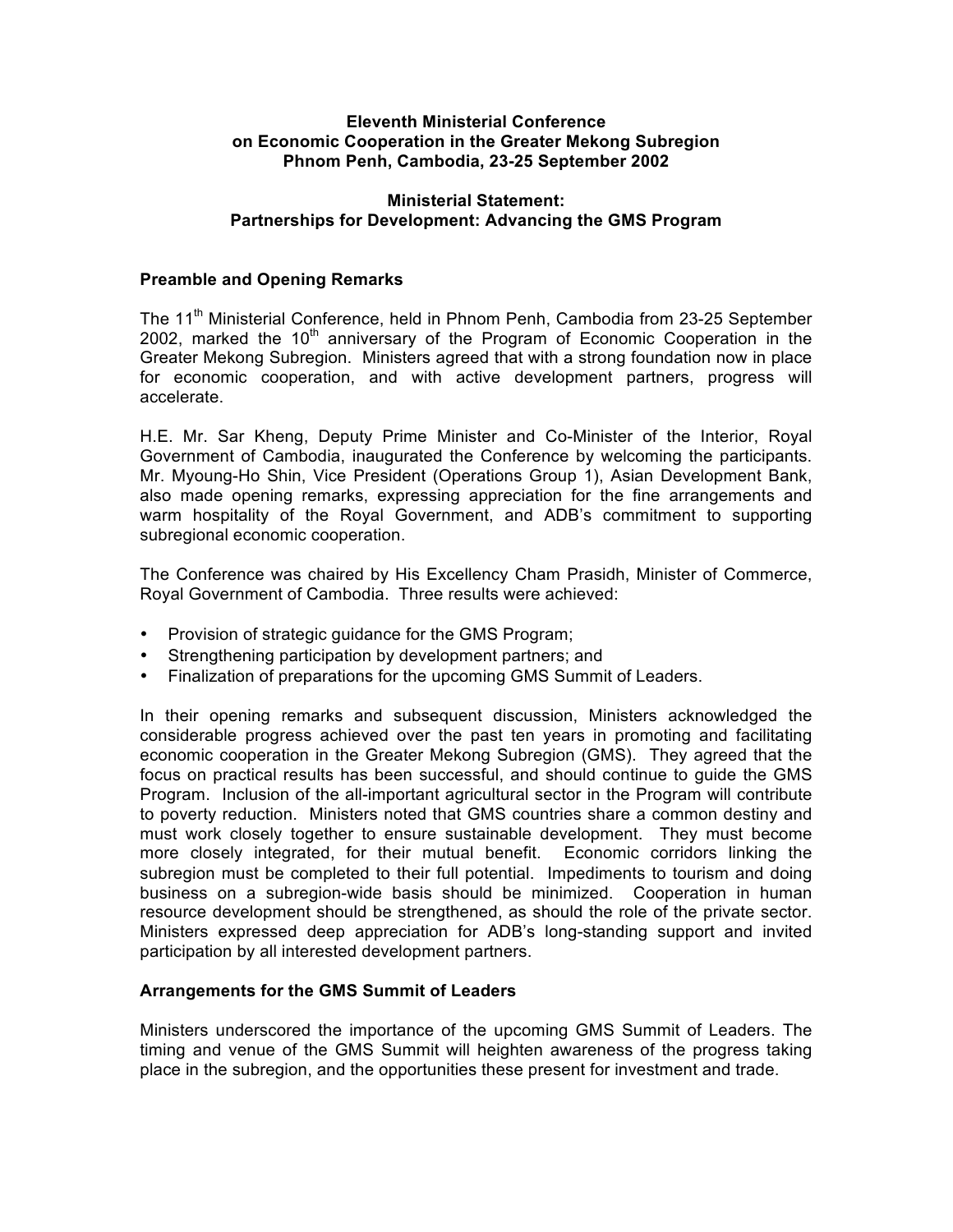Ministers expressed full confidence in the final arrangements outlined by Cambodia for the GMS Summit. While Leaders will determine the priorities they wish to address, Ministers anticipate that they will focus on the vision and possible new directions for subregional economic cooperation. A draft Joint GMS Summit Declaration was considered, which will be further reviewed by the member countries. Ministers agreed that a signing ceremony will be held during the Summit regarding the agreements on cross-border movement of goods and people, and power interconnection and trade.

#### **Review of Progress in Priority Sectors and New Directions**

Ministers reviewed the progress in implementing the Strategic Framework for the GMS Program. They concurred that good progress has been made over the past year in developing the flagship programs, in formulating the development matrix and in proceeding with individual projects. They also noted the need to seek strategic linkages among the flagship programs and their components, so as to ensure a holistic approach to the GMS Program.

Regarding transport, Ministers expressed great appreciation for the financial support being extended by the Governments of PRC and Thailand and ADB to the Government of Lao PDR, to enable upgrading of the Lao portion of the North-South Corridor. The initiative will complement the East-West and Southern Economic Corridors, linking the subregion. They also welcomed ADB's loan for a GMS Cambodia Road Improvement Project. Ministers reaffirmed their commitment to expedite implementation of the Framework Agreement for the Cross-border Movement of Goods and People.

Regarding telecommunications, Ministers supported Phase 1 of the backbone telecommunications project involving Cambodia, Lao PDR and Viet Nam, as well as technical studies and institutional strengthening.

Regarding energy, Ministers expressed appreciation for the considerable progress in this sector, including the Draft Final Report on the Regional Indicative Master Plan on Power Interconnection, and the Intergovernmental Agreement on Regional Power Trade in the GMS (IGA). Ministers will facilitate ratification of the IGA and support preparation of the Regional Power Trade Operating Agreement.

Regarding agriculture, Ministers endorsed establishment of a Working Group on Agriculture, and encouraged the Working Group to promote public/private sector partnership in developing a holistic approach to the sector. They also welcomed PRC's offer to co-sponsor a forum on the sector.

Regarding the environment, Ministers endorsed ADB's proposed technical assistance in support of further developing the Strategic Environment Framework. Ministers are hopeful that the Global Environment Fund will also provide support for GMS cooperation in environmental protection. Ministers indicated that flood control and water resource management and biodiversity conservation are additional priorities. .

Regarding tourism, Ministers endorsed GMS Tourism Development as the 11<sup>th</sup> flagship program. They encouraged new initiatives in support of tourism, including the Mekong Tourism Development project and visa facilitation.